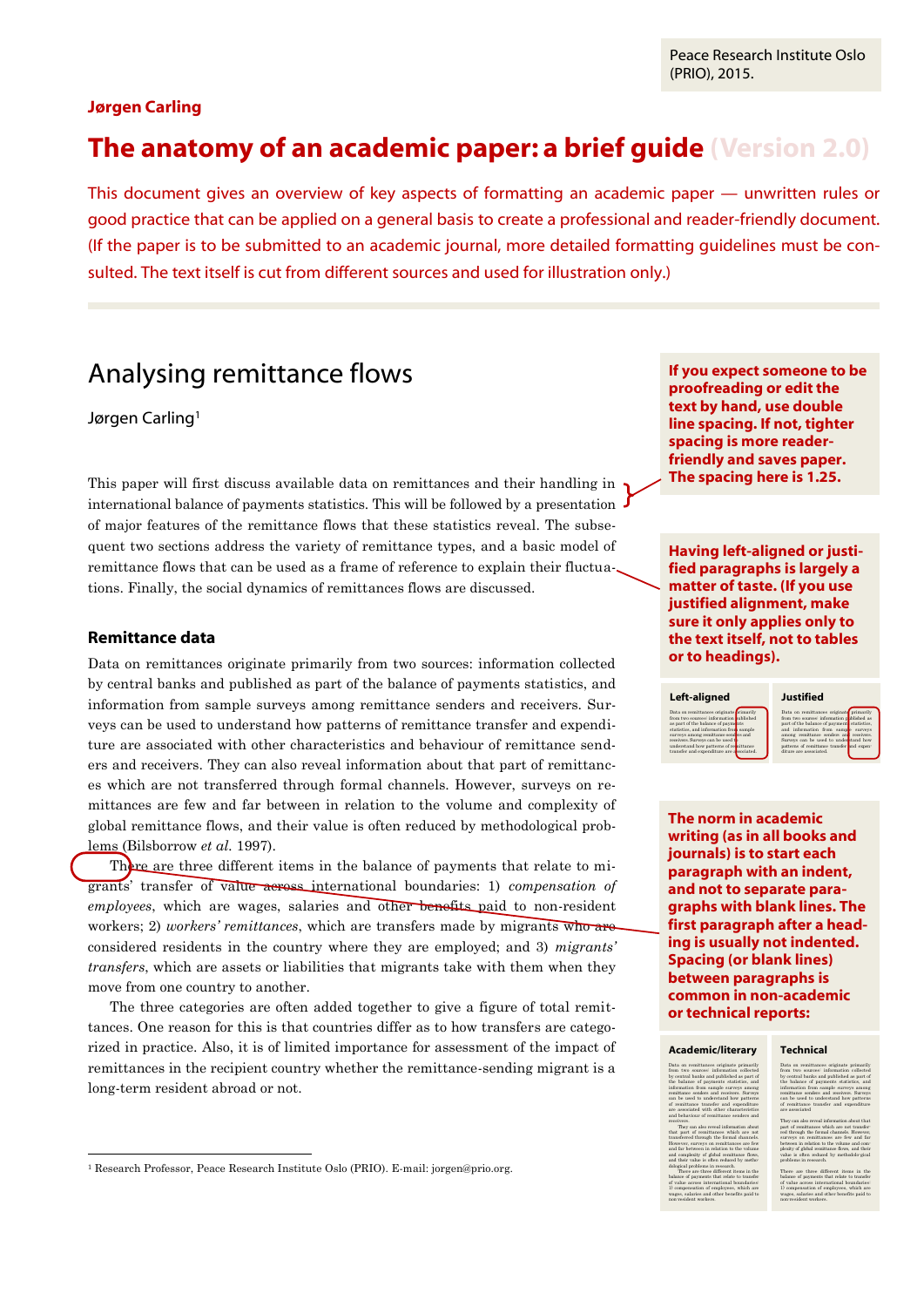**Table 1.** Remittance flows in and out of Sri Lanka, 2002, USD millions

|                                             | Credit (in) | Debit (out) | <b>Net</b> |
|---------------------------------------------|-------------|-------------|------------|
| Compensation of employees                   |             | $-14$       | -5         |
| Workers' remittances                        | 1287        | $-190$      | 1097       |
| Migrants' transfers                         | 13          | -6          |            |
| Total                                       | 1309        | $-210$      | 1100       |
| Source: International Monetary Fund (2003). |             |             |            |

Each of the three flows can have counter-flows in the opposite direction. Some of the world's largest recipients of remittances are also destinations for migrants from neighbouring countries and therefore experience a small outflow of remittances as well as the large inflow. However, remittances data are usually presented as inflows and not as net inflows (i.e. inflow minus outflow) since the volume of the outward remittances has no impact on the importance of inward remittances in the economy.

Sri Lanka is among the few developing countries that report the size  $\delta$  both credit and debit flows for all three migration-related balance of payments categories. Table 1 presents the respective flows, of which inward workers' remittances dominate. In discussing the impact of remittances in the Sri Lankan economy, it is the total of the inward flows,  $\mathbf{1.3}$ -billion dollars, that is the most relevant figure.

Remittance statistics for entire regions or income-level country groups are affected by the fact that many countries have incomplete statistics. Figure 1 presents the availability of data on workers' remittances during the ten-year period 1992-2001. Out of all the 208 economies surveyed by the World Bank, almost half reported no data on inward workers' remittances during this period, and only a quarter reported data each year. The picture is somewhat better for the 152 economies with more than a million inhabitants, but still only a third have complete statistics. Among the 42 low and middle income countries in Sub-Saharan Africa with more than a million inhabitants, nearly half reported no remittances statistics during this ten-year period. As shown in Figure 1, the availability of data is better in West Africa than in Central and Southern Africa.

# **The social dynamics of remittances**

Sending and receiving remittances is not only an economic transaction, but a form of exchange between individuals that takes place in a fairly intricate social context. The remainder of this chapter address some of the principal aspects of the social dynamics of remittances.

# *Motivations for remitting*

Development economists have pointed to three different types of motivation for sending remittances. First, *altruism* implies that migrants remit money simply because they care about the well-being of the receivers. Second, migrants can remit out of *self-interest* when this makes them eligible for inheritance or other resources in the community of origin. Third, remittances can be motivated by informal contracts of *insurance* whereby family members in different locations reduce risks by sharing a portion of their income.

**In general, non-text material is either a Table (any grid with numbers and/or text) or a Figure (charts, maps, photographs, etc.) Tables and figures are numbered as separate series.**

 $\Omega$ 

**Tables and figures have titles (captions) that include essential information about time periods and units of measurement. The norm is to place titles above tables and below figures.**

**Tables look best with simple formatting, such as here. Horizontal lines above and below the header and the total is usually enough. Columns with numbers should be right-aligned.**

**Information about the data source is given below the table. If the source is a publication, it appears in the list of references.**

**Tables and figures are referred to in the text by their number. Don't refer to figures as being 'above' or 'below', since this could change if the paper is published. Every table and figure should be referred to in the text, either within in a sentence, as here, or in brackets, like a citation: (Table 1).**

**Automatic heading styles (Heading 1 etc in Word) ensure that the structure is clear, that a heading is never left alone at the bottom of a page, and that you can use the 'Navigation pane' to see the structure of your paper and re-organize the sections. You can change the appearance of headings if (like me) you don't like the default typefaces. Bold for Heading 1 and Italics (not bold) for Heading 2, as shown here, is good.**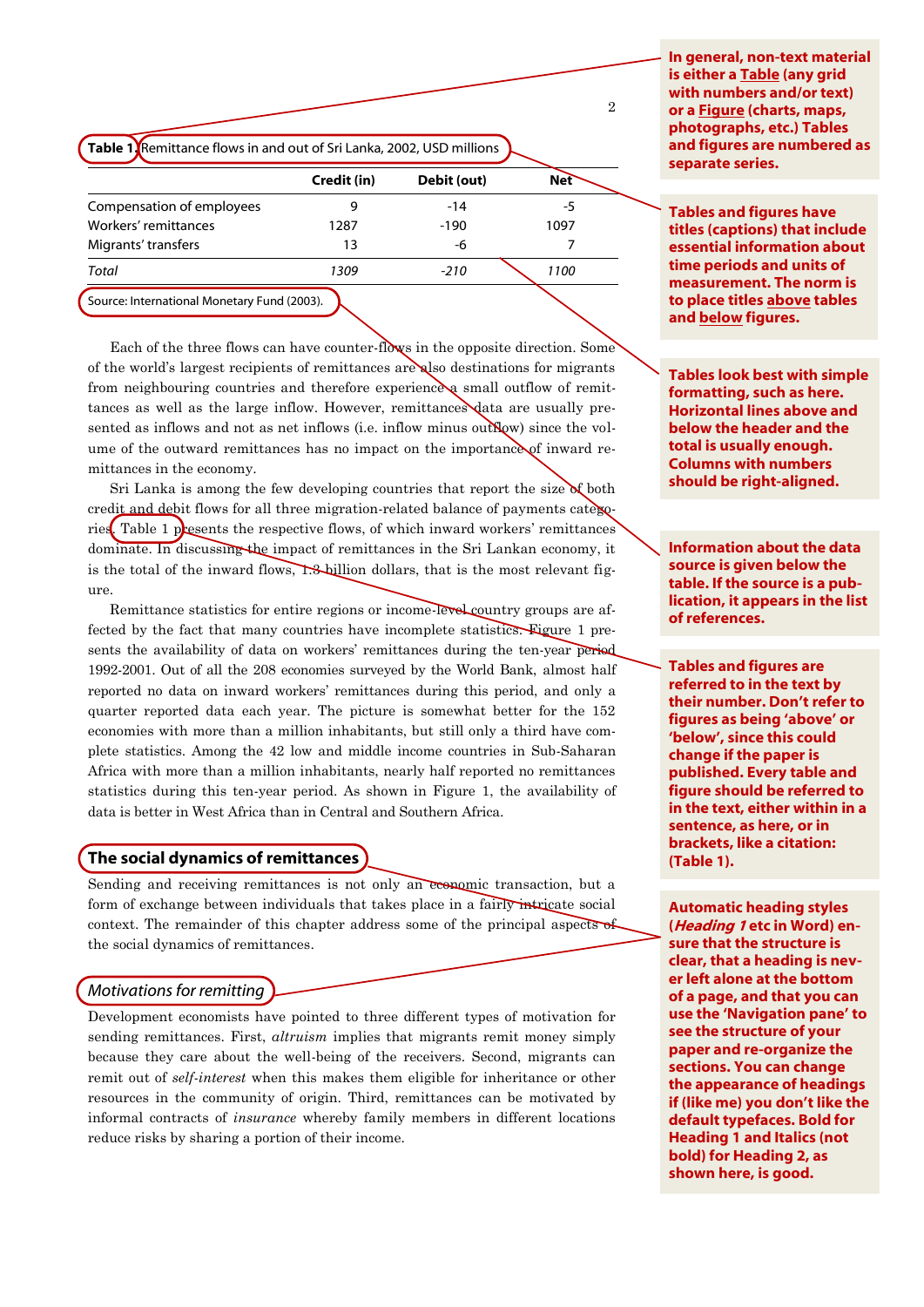

**Figure 1.** Availability of data on workers' remittances 1992-2001 Source: World Bank (2003). Refers to data on inward workers' remittances.

The latter motivation has been emphasized in the so-called New Economics of Labour Migration (NELM) (Drèze and Sen 1989, Lucas and Stark 1985, Stark 1995). This line of research argues that labour migration is  $\alpha$  *risk-reducing*  $\alpha$ much as an income-maximizing strategy, and that correcting failures in local capital and insurance markets is a more efficient strategy for reducing migration than intervening in the labour market (Taylor *et al.* 1996). While these economic theories are useful tools for thinking about remittances and policy options, there is a danger in overlooking the cultural dynamics at hand.

In many societies of origin, the obligation to remit is firmly rooted in a culture of migration, and emigrants who fail to fulfil this obligation are frowned upon. (Åkesson 2004, Carling 2001). Complying with the expectation could, in economic terms, be seen as an act of self-interest. Åkesson (2004:95) writes that

according to those who have stayed in the village, the majority of these women left in order to support their *família*, and now they regularly send remittances back to husbands and parents, who, thanks to this economic contribution, can construct a 'migrant's house' (*kaza d'emigrant*) and benefit from a stable standard of living.

Ethnographic studies of the complexity of relations between migrants and nonmigrant relatives indicate that seeing motivations to remit as a two-dimensional continuum from altruism to self-interest is overly simplistic (Gowricharn 2004, Levitt 2001, Mahler 2001, Strijp 1997). The question of who is supporting whom is at the heart of social relations, Åkesson (2004:153) writes, and remittances are therefore 'not just a bit of money going from one part of the world to another'.

## *Remittances and family dynamics*

In many cases, remittances are best understood as intra-family obligations being sustained despite the geographical separation of the family. In countries without an adequate old age pension system, it is often taken for granted that adult children support their elderly parents. If the children emigrate they may be in a better position to provide this support, and there is not necessarily any reason why their obligation or commitment to providing it should decline.

As pointed out above, a geographically divided family in which the members support each other financially provides a form of insurance for itself. However, the distance between family members also creates conditions of asymmetric

**Place figures and tables at a convenient point in the paper, near where they are commented on. It always looks best at the top or bottom of the page, but this can be a bit tricky in Word.**

**(If a manuscript is prepared for submission to a journal, tables and figures must be placed in separate files. A note such as [Table 1 about here] in a paragraph of its own is then used to indicate the placement of each table and figure.)**

**Figure captions are placed below the figure, with information about the source immediately below the caption.**

**Italics are used for emphasis in the text as well as for foreign words. Underlining or bold is never used for emphasis in academic texts.**

**Long quotes (e.g. 40 words or more) are placed as an indented text block with a slightly smaller font and extra space above and below. Do not use quotation marks or italics. The quote may be a continuation of the preceding sentence, as in this case, and not have an initial capital letter.**

**Shorter quotes are placed in the running text with quotation marks. In British English, single quotation marks are used, with double quotation marks reserved for quotes within quotes. In American English it's the other way around. Do not use italics.**